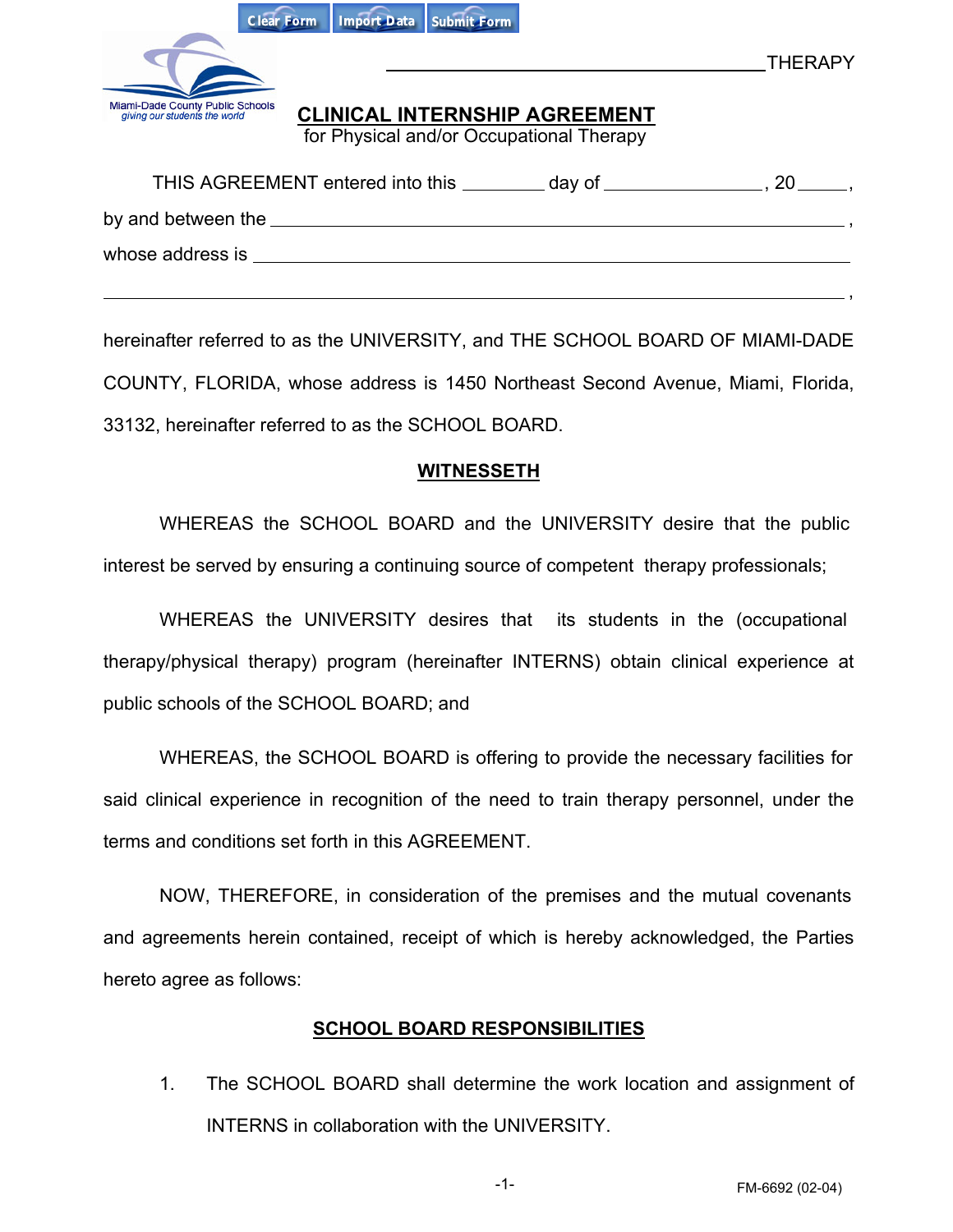- 2. The SCHOOL BOARD will provide orientation for the UNIVERSITY liaison prior to commencement of the INTERNS' experience. Orientation shall be agreed upon by both Parties to this AGREEMENT.
- 3. The SCHOOL BOARD shall assign only therapists (hereinafter "SUPERVISING THERAPISTS") who have appropriate certification, and/or licenses, experience, and have met other statutory requirements which meet applicable SCHOOL BOARD standards of accreditation, to supervise INTERNS.
- 4. INTERNS shall be under the direct supervision of the SUPERVISING THERAPIST during internship responsibilities.
- 5. SUPERVISING THERAPISTS shall be available for scheduled and unscheduled conferences at reasonable times with INTERNS and/or UNIVERSITY staff.
- 6. In consideration of the SCHOOL BOARD's responsibility for the care and safety of its pupils, the SCHOOL BOARD shall have the right to refuse or discontinue its facilities and services to any INTERN or UNIVERSITY staff, and to remove an INTERN or UNIVERSITY staff, who does not continuously meet the SCHOOL BOARD's professional or other requirements or the requirements of any appropriate authority controlling and directing SCHOOL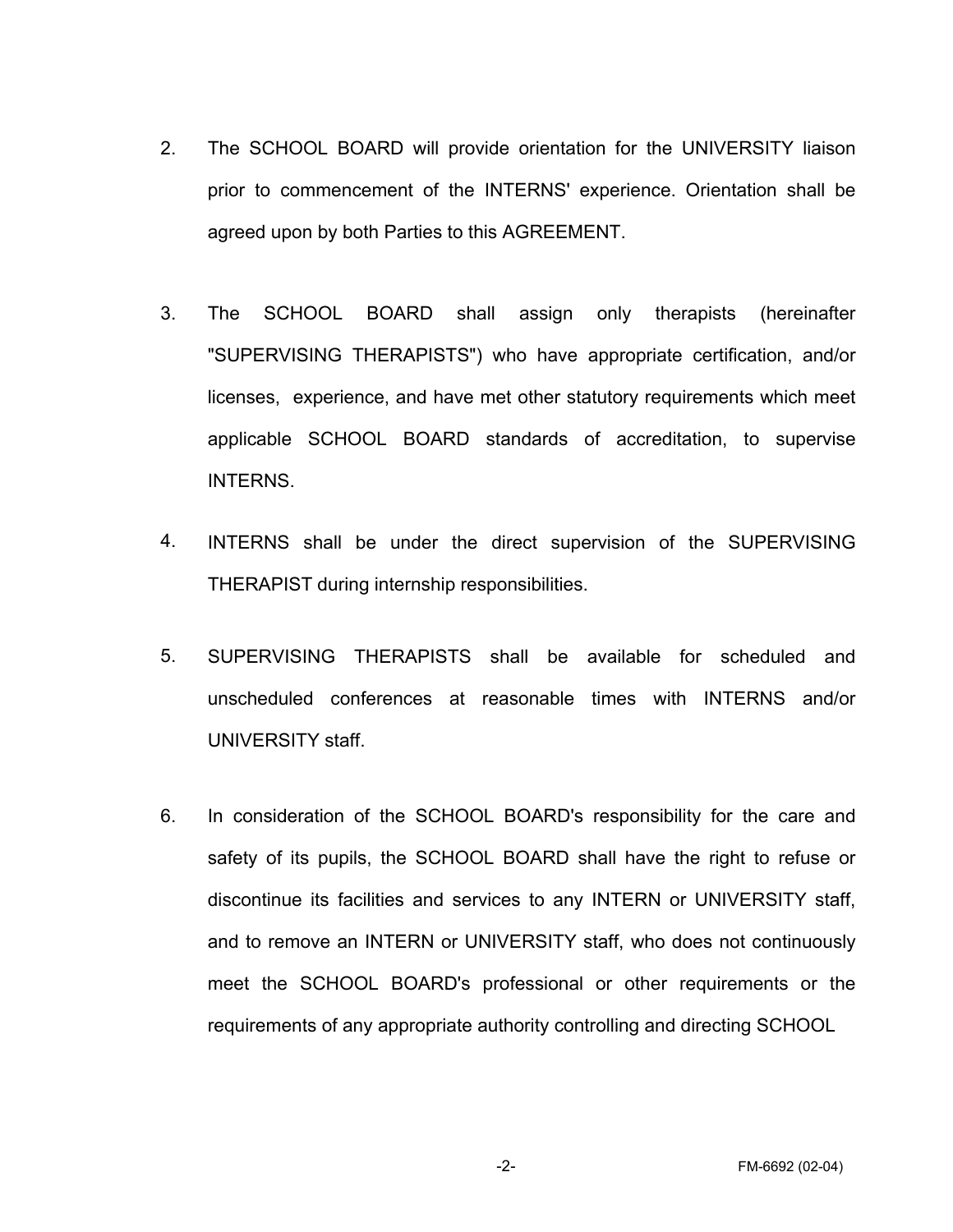BOARD facilities and services. In the event of any inappropriate actions by the INTERNS, SCHOOL BOARD staff will notify the UNIVERSITY staff in order that appropriate action may be taken by the UNIVERSITY. In the event of a threat to pupil safety, which shall be determined by the SCHOOL BOARD in its sole discretion, the SCHOOL BOARD shall have the right to take said action immediately and shall verbally notify the UNIVERSITY as soon thereafter as is practicable.

- 7. The SCHOOL BOARD agrees to make the following facilities available to the UNIVERSITY in order to provide experience for INTERNS.
	- (a) Cafeteria facilities, if available, shall be open to the INTERNS while on assignment at the SCHOOL BOARD. The costs of meals at such facilities shall be borne by said INTERNS.
	- (b) The SCHOOL BOARD library facilities used by SCHOOL BOARD staff members shall be open to INTERNS.
	- (c) Vehicular parking at the SCHOOL BOARD's facility shall be provided for INTERNS.
- 8. The SCHOOL BOARD agrees to indemnify and save harmless the UNIVERSITY to the extent of the limitations included within Florida Statutes, Section 768.28, subject to the provisions in this act whereby the SCHOOL BOARD shall not be held liable to pay a personal injury or property damage claim or judgment by any one person which exceeds the sum of \$ 100,000, or any claim or judgments or portions thereof, which, when totaled with all other claims or judgments paid by the SCHOOL BOARD arising out of the same incident or occurrence, exceeds the sum of \$200,000 from any and all personal injury or property damage claims, liability, losses and causes of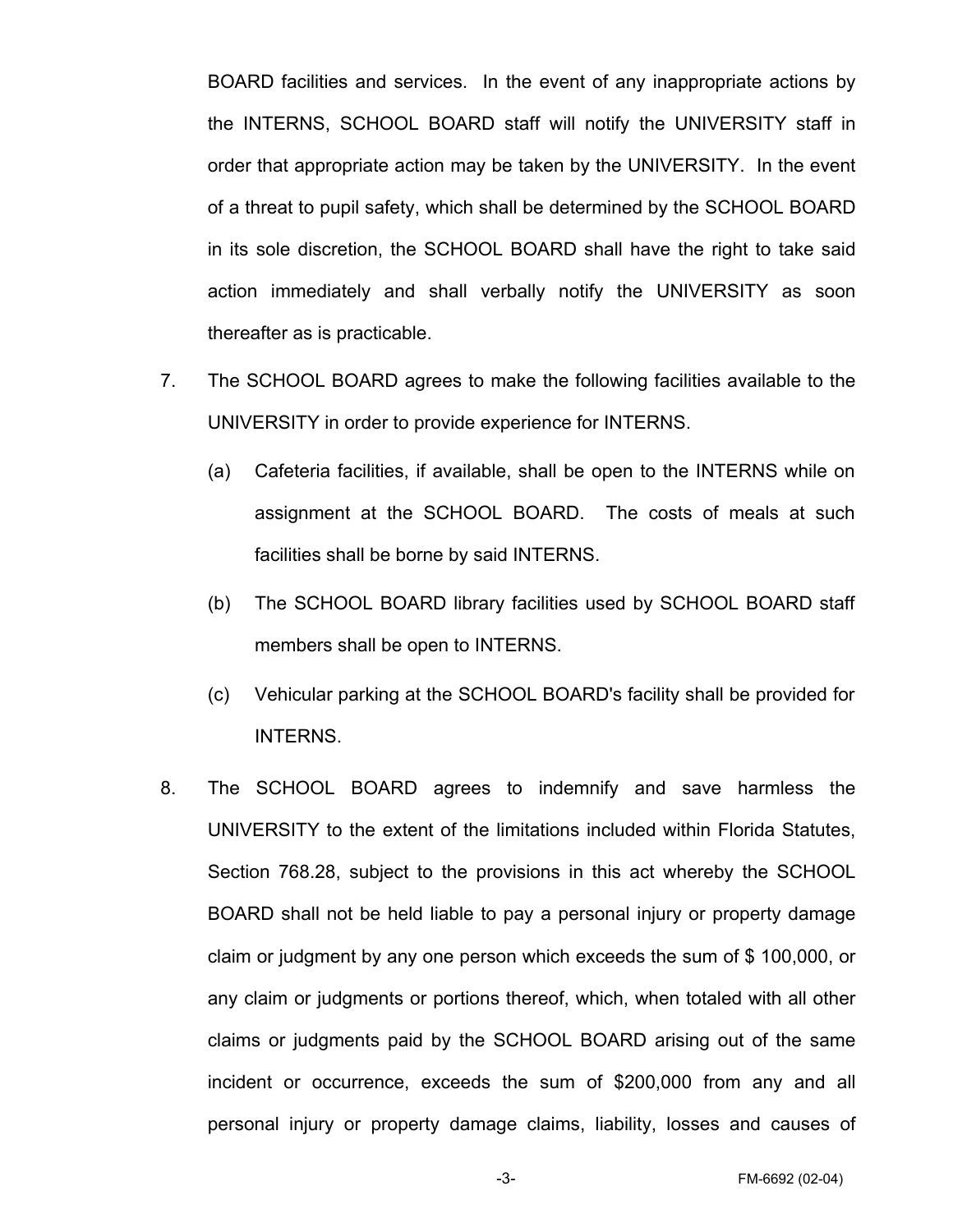action which may arise solely out of the negligent act or omission to act of the SCHOOL BOARD, as it relates to the terms and conditions of this AGREEMENT. However, nothing herein shall be deemed to indemnify the UNIVERSITY for any liability or claim arising out of the negligent performance or failure of performance of the UNIVERSITY or as a result of the negligence of any unrelated third party.

## **UNIVERSITY RESPONSIBILITIES**

- 9. The UNIVERSITY shall inform SCHOOL BOARD staff of UNIVERSITY criteria for INTERN assessment.
- 10. The UNIVERSITY shall inform SCHOOL BOARD staff as to the extent of the academic preparation of the INTERNS for the purpose of assignment of the INTERNS to the appropriate level of clinical experience.
- 11. The UNIVERSITY staff will be designated as being responsible for the coordination and implementation of the program of learning. The UNIVERSITY, through its Department of  $\blacksquare$ maintains its responsibility for the instruction and supervision of (occupational therapy/physical therapy) INTERNS assigned to the SCHOOL BOARD for clinical experience:
	- (a) The instruction will be pertinent to the clinical objectives stated in the course syllabus. The UNIVERSITY staff will not provide on-site clinical supervision of its INTERNS.
	- (b) A copy of the clinical objectives shall be submitted to the SCHOOL BOARD by the UNIVERSITY clinical coordinator prior to execution of this AGREEMENT. The UNIVERSITY clinical coordinator will function in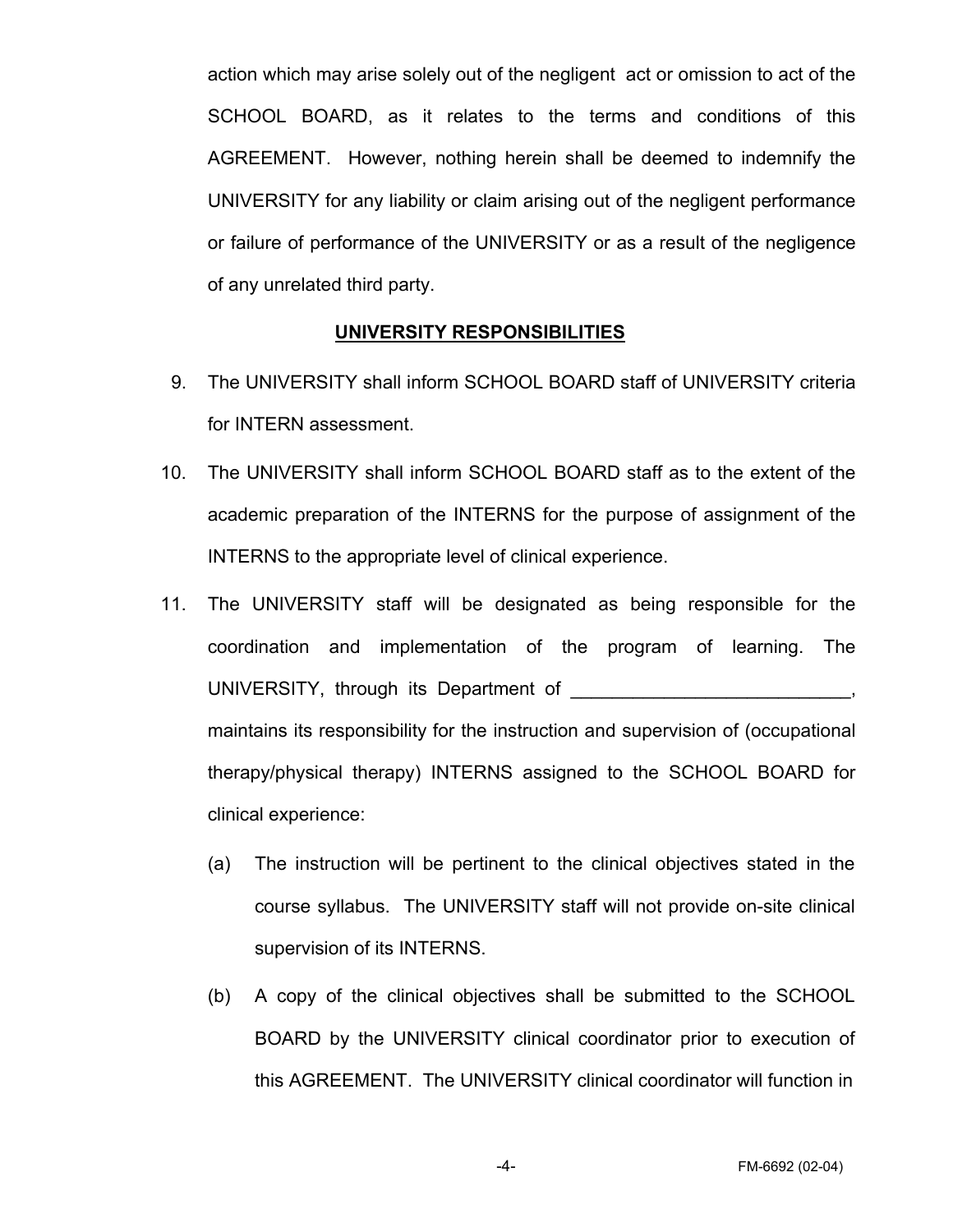in cooperation with the UNIVERSITY staff assigned responsibility for instruction.

- (c) The UNIVERSITY will provide the SCHOOL BOARD with a copy of the appropriate evaluation form. The SCHOOL BOARD will be responsible to evaluate the performance of the assigned INTERN on a regular basis and shall timely send the completed evaluation to the UNIVERSITY.
- 12. The UNIVERSITY agrees to assume responsibility for the clinical experience and grades of the INTERNS.
- 13. The UNIVERSITY shall arrange meetings with appropriate SCHOOL BOARD staff to review and evaluate the progress of the INTERNS, as needed, consistent with SCHOOL BOARD staff's availability.
- 14. The UNIVERSITY shall require that its INTERNS and UNIVERSITY staff attend INTERN orientation(s) scheduled to acquaint the INTERNS and UNIVERSITY staff with the SCHOOL BOARD's rules and regulations and the Florida Department of Education's Code of Ethics and Principles of Professional Conduct and the UNIVERSITY shall hold them responsible for same.
- 15. The UNIVERSITY shall require that each INTERN be fingerprinted in accordance with Florida law and SCHOOL BOARD policy and that the results be made known to the SCHOOL BOARD prior to placement of the INTERN in a public school. Pursuant to Florida law, no INTERN who has been convicted of a crime involving moral turpitude shall be placed into a public school.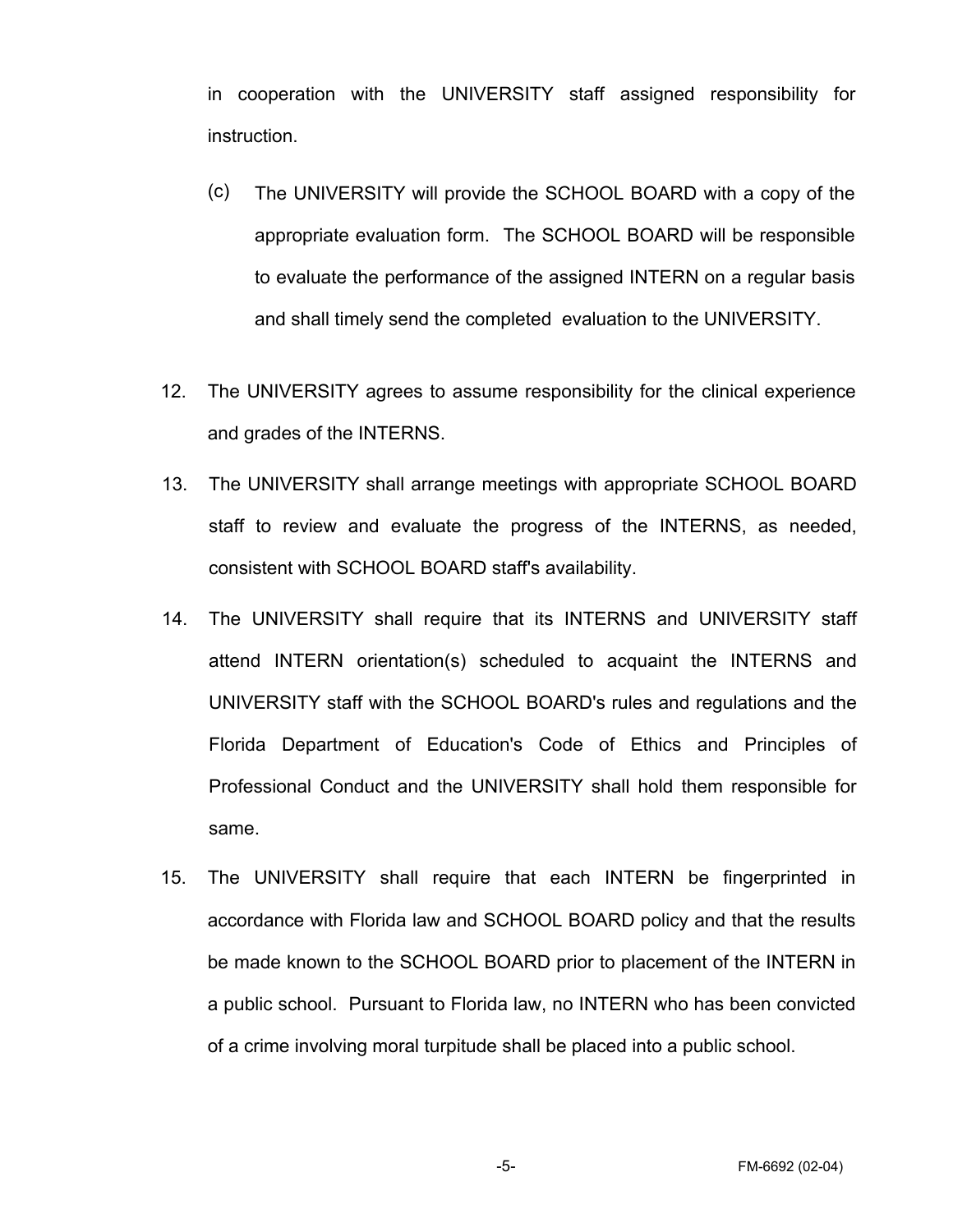- 16. The UNIVERSITY agrees that the INTERNS and UNIVERSITY staff assume personal responsibility for their own medical care and hospitalization.
- 17. The UNIVERSITY agrees to indemnify, hold harmless, and defend the SCHOOL BOARD from any and all claims, liabilities and causes of action arising out of negligence, error, omission, or intentional acts of the UNIVERSITY, its assigned INTERNS, UNIVERSITY staff, agents, officers, or employees in connection with the operation under this AGREEMENT. The UNIVERSITY shall pay all claims and losses of any nature whatsoever, including litigation costs and attorneys' fees, which result from such negligence.
- 18. The UNIVERSITY agrees, at its option, to either purchase a Professional Liability Insurance Policy with limits no less than \$1,000,000 per occurrence or maintain a self-funded Professional Liability Insurance program with limits no less than \$1,000,000 for liability resulting from professional services performed by or on behalf of the UNIVERSITY, UNIVERSITY staff, or INTERNS. As evidence of compliance with this requirement, a certificate of insurance shall be furnished to the SCHOOL BOARD.
- 19. Annually, each UNIVERSITY staff assigned to a specific program will meet with the SCHOOL BOARD representatives to coordinate the progress of the course of instruction and to determine its effectiveness.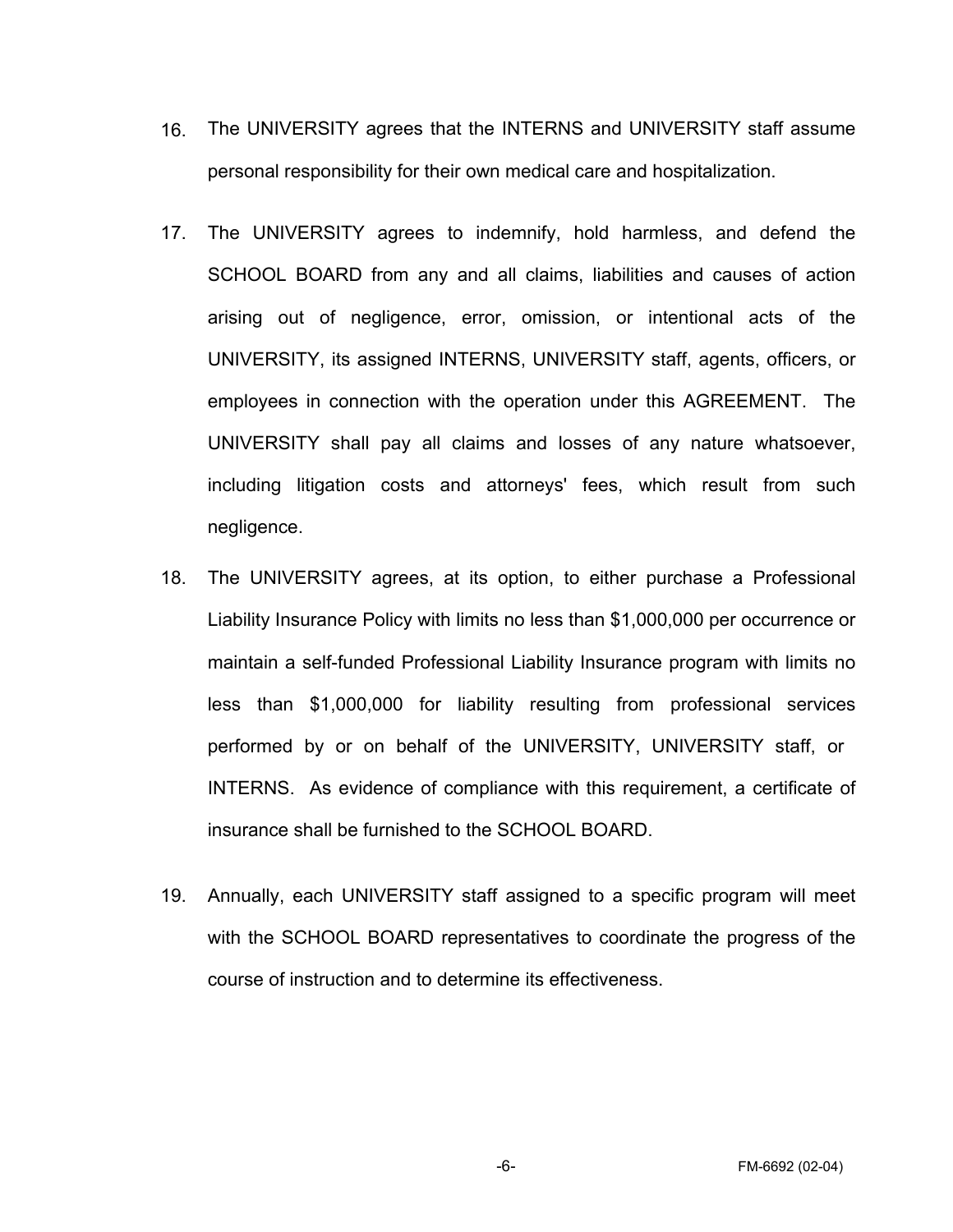## **MUTUAL RESPONSIBILITIES**

- 20. The instructional schedule and internship sites shall be planned in collaboration between the Parties. The SCHOOL BOARD shall have final authority for work location and assignment of INTERNS. The instructional schedule shall be finalized at least thirty (30) days prior to the beginning of such schedule, unless otherwise agreed to by the Parties' designees.
- 21. The SCHOOL BOARD and the UNIVERSITY shall acquaint the INTERNS with the policies, standards, rules, and regulations of the SCHOOL BOARD, including, but not limited to. School Board Rules 6Gx13-4-1.09 *(Employee-Student Relationships),* 6Gx13-4A.1.21, *(Responsibilities and Duties),* and 6Gx13-5D-1.07, *(Corporal Punishment-Prohibited).*
- 22. SCHOOL BOARD and UNIVERSITY staff will direct the instruction and supervision of the INTERNS according to the respective course description and/or syllabus.
- 23. SCHOOL BOARD and UNIVERSITY staff will make periodic assessment of INTERNS' progress as required.
- 24. The parties agree to periodically review and discuss the operation of this AGREEMENT to insure that each Party's objectives hereunder are being satisfied. The Parties shall confer as otherwise necessary to the administration of this AGREEMENT.
- 25. Any notices required or permitted under this AGREEMENT shall be served by certified mail, return receipt requested, at the addresses set forth below: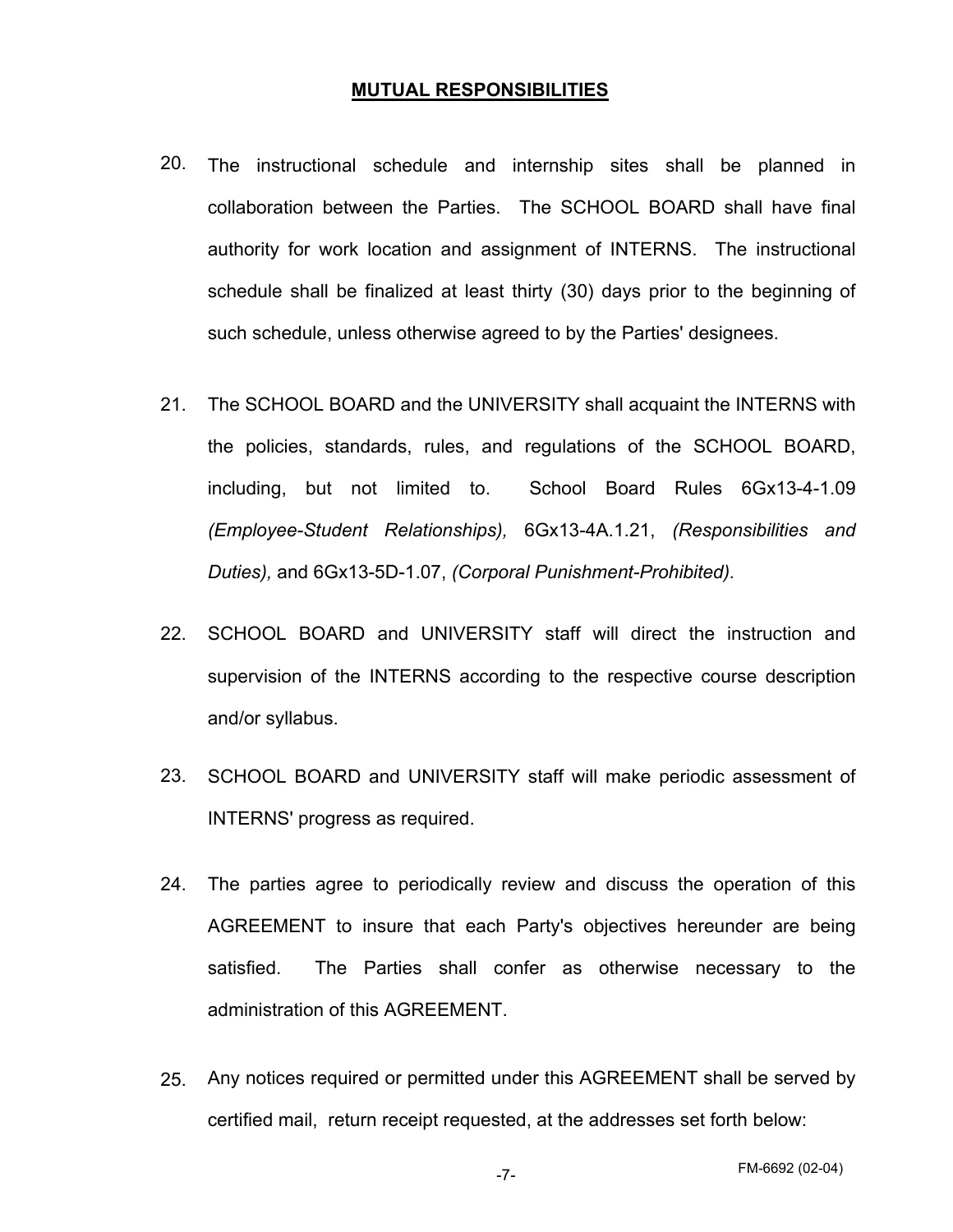| UNIVERSITY/COLLEGE | <b>MIAMI-DADE COUNTY</b>                                                                                                     |
|--------------------|------------------------------------------------------------------------------------------------------------------------------|
|                    |                                                                                                                              |
| <b>Address</b>     | <b>Division of Exceptional Student</b><br><b>Education</b><br><b>1500 Biscayne Boulevard</b><br>Room<br>Miami, Florida 33132 |
| <b>Address</b>     |                                                                                                                              |
| <b>Address</b>     |                                                                                                                              |
| ATTN:              | ATTN:                                                                                                                        |

- 26. The **TERM OF THIS AGREEMENT** shall be from the date hereof through June 30, 20 \_\_\_\_\_, and from fiscal year to fiscal year thereafter, upon the approval of the Superintendent of Schools or designee, except that either Party hereto may terminate this AGREEMENT effective on the next expiration date thereof by giving written notice to the other Party no later than sixty (60) days prior to said expiration date.
- It is the policy of the Parties that no citizen of the United States or any other person within the jurisdiction thereof shall, on the basis of race, color, national origin, religion, sex, age, or disability, be excluded from participation in, be denied the benefits of, or be subjected to discrimination in employment or under any educational program or activity of the Parties. 27.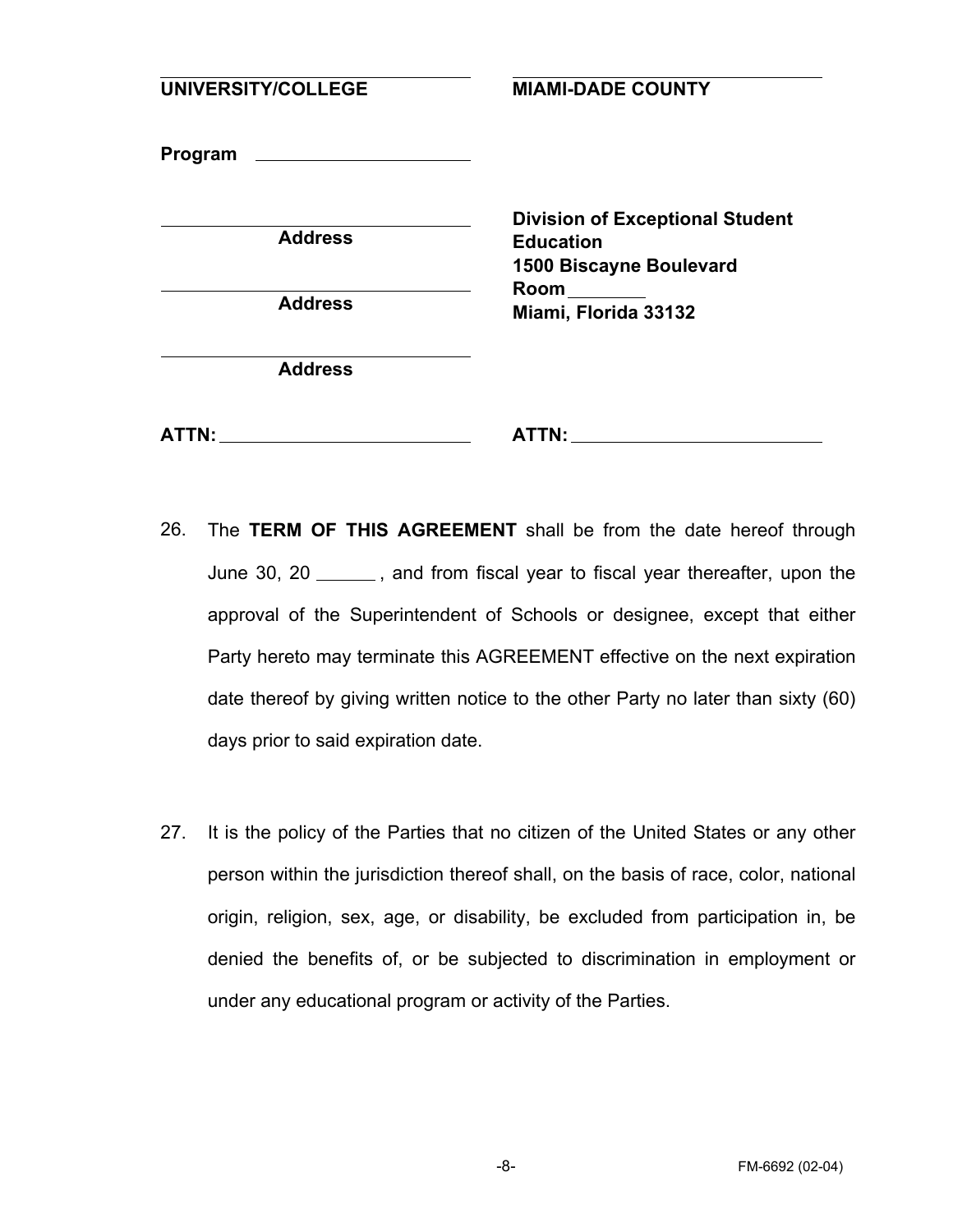- 28. No person shall be denied access to or the benefits of this training program on the basis of race, color, gender, age, religion, ethnic or national origin, marital status, sexual orientation, social and family background, linguistic preference, pregnancy or disability, unless otherwise provided by law.
- 29. The Parties expressly intend that, while performing internship duties, no INTERN or UNIVERSITY staff, agent, servant, contractor, or employee be deemed an agent, servant, contractor, or employee of the SCHOOL BOARD for purposes of compensation, fringe benefits, workers´ compensation, minimum wage laws, income tax withholding, social security or any other purpose, because of their participation in the educatiional program, INTERNS are placed with the SCHOOL BOARD to receive teaching experience as part of their academic curriculum. Those duties performed by INTERNS are not performed as employee, but in fulfillment of academic requirements and are performed under supervision. At no time shall INTERNS replace or substitute for an employee of the SCHOOL BOARD.
- 30. Subject to provisions herein to the contrary, this AGREEMENT shall inure to the benefit of and be binding upon the Parties hereto and their respective legal representatives, successors and permittee assigns. No Party may assign this AGREEMENT without the prior written consent of the other Party, the consent of which shall be given at the Party´s sole discretion.
- 31. The waiver by either Party of a breach or violation of any provision of this AGREEMENT shall not operate, or be construed to constitute, a waiver of any subsequent breach of the same, or any breach or violation of any other, provision thereof. All remedies, either under this AGREEMENT, or by law or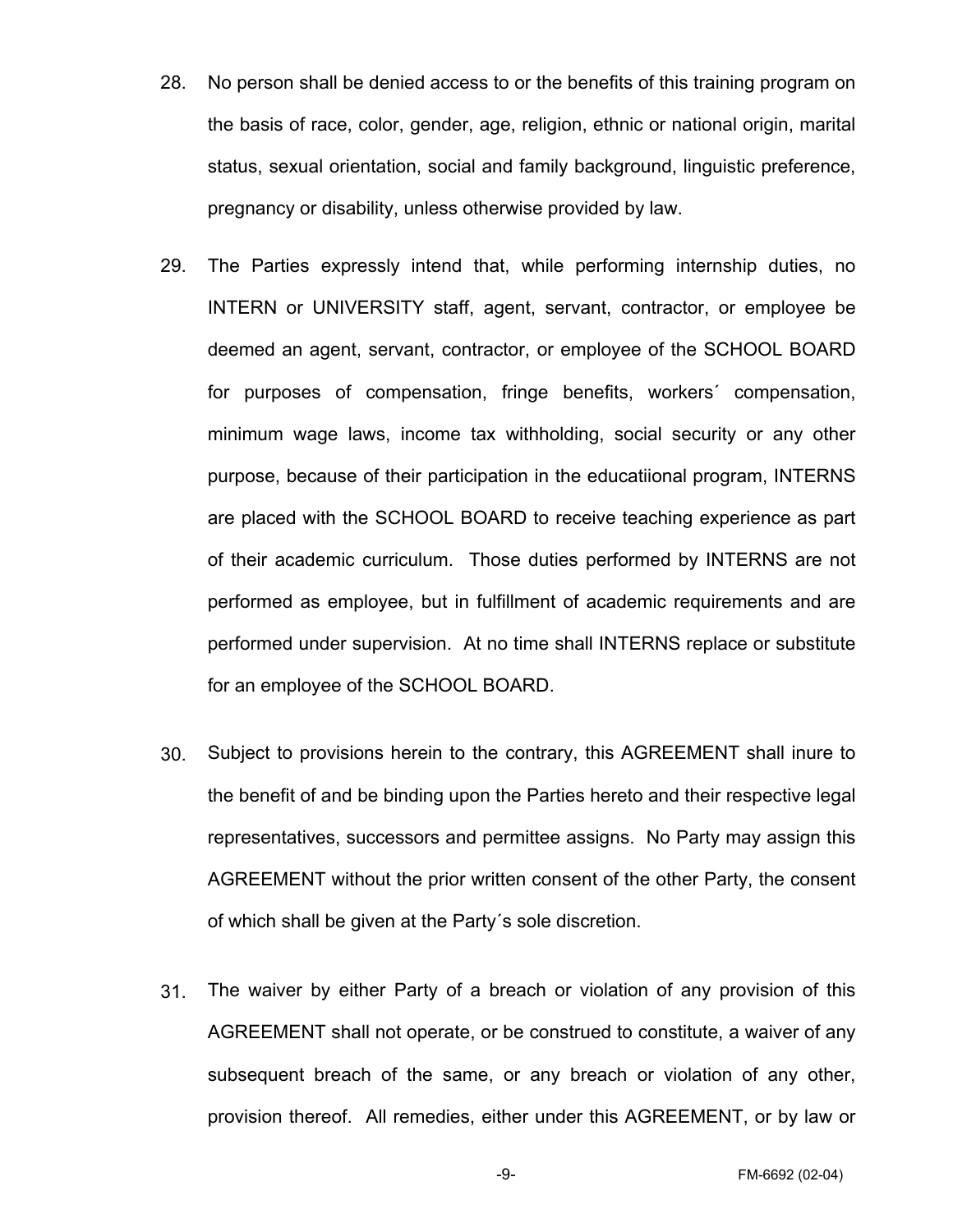otherwise afforded, will be cumulative and alternative. All waivers to be effective shall be in writing and signed by a duly authorized officer of the waiving Party.

- 32. This AGREEMENT is governed by and shall be construed according to the laws of the State of Florida.
- 33. Each Party to this AGREEMENT agrees to comply with all applicable federal, state and local laws, rules and regulations (Laws). In the event of a conflict, the Laws shall take precedence over any provision of this AGREEMENT.
- 34. If any provision of this AGREEMENT is held or determined to be illegal, invalid or unenforceable under any present or future law, and if the rights or obligations of the Parties under this AGREEMENT will not be materially and adversely affected thereby, such provision will be fully severable. This AGREEMENT will be construed and enforced as if such illegal, invalid or unenforceable provision had never compiled a part hereof. The remaining provisions of this AGREEMENT will remain in full force and effect and will not be affected by the illegal, invalid or unenforceable provision or by its severance here from, and in lieu of such illegal, invalid or unenforceable provision, there will be added automatically as a part of this AGREEMENT a legal, valid and enforceable provision similar to the such illegal, invalid or unenforceable provision.
- 35. This AGREEMENT sets forth the **ENTIRE AGREEMENT** and the understanding of the Parties as to the matters contained herein.